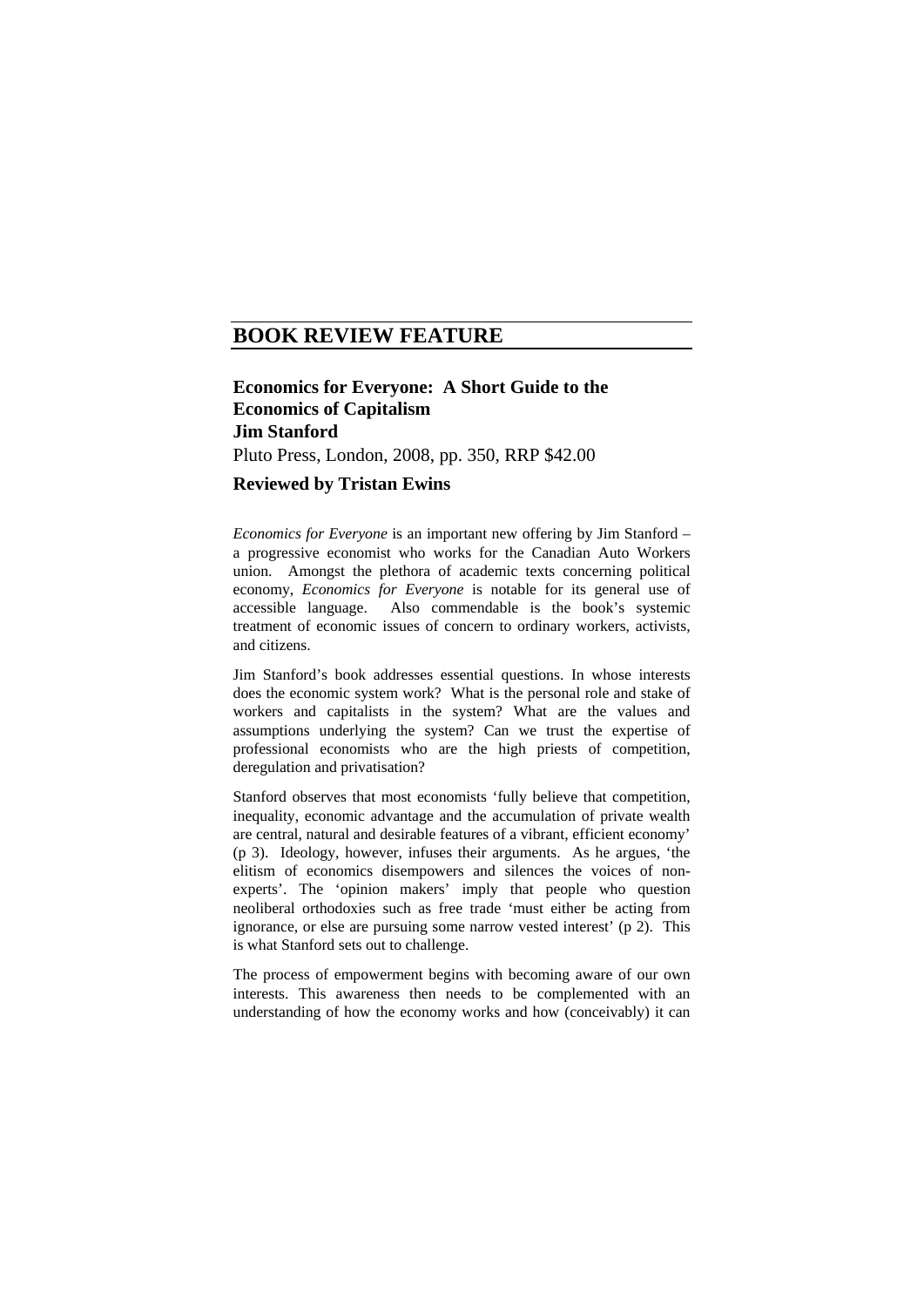be transformed. Finally, there is the matter of combining such knowledge with values, so that we might propose a real alternative – argued for on the basis of both common interest and moral right.

### **JIM STANFORD WILL PRESENT**

### **THE 2009 E.L. 'TED' WHEELWRIGHT LECTURE**

**TOPIC:** BEYOND THE ECONOMIC CRISIS:

HOW THE ECONOMIC SYSTEM CAN BE CHANGED

**VENUE:** EASTERN AVENUE AUDITORIUM,

### UNIVERSITY OF SYDNEY

### **DATE/TIME:** 20 AUGUST AT 6PM

### **ADMISSION:** FREE

### HE WILL ALSO PRESENT PUBLIC LECTURES IN TWO OTHER STATES:

### ¾ **MELBOURNE:** 11 AUGUST, 6PM, STATE LIBRARY OF VICTORIA

### ¾ **ADELAIDE:** 19 AUGUST, 6PM, ROOM K12, NAPIER BUILDING, UNIVERSITY OF ADELAIDE

## **Capitalism Deconstructed**

In his preliminary analysis, Stanford portrays a system based on the production and distribution of goods and services. In addition to production for the market, there is the 'domestic' economic sector, comprising household work that does not factor into most measured economic activity, but which is crucial to social reproduction, quality of life and our very survival. To this category may also be added the important area of voluntary work (pp 20-21). Later in the text other aspects are considered: innovation, economic growth driven by the profit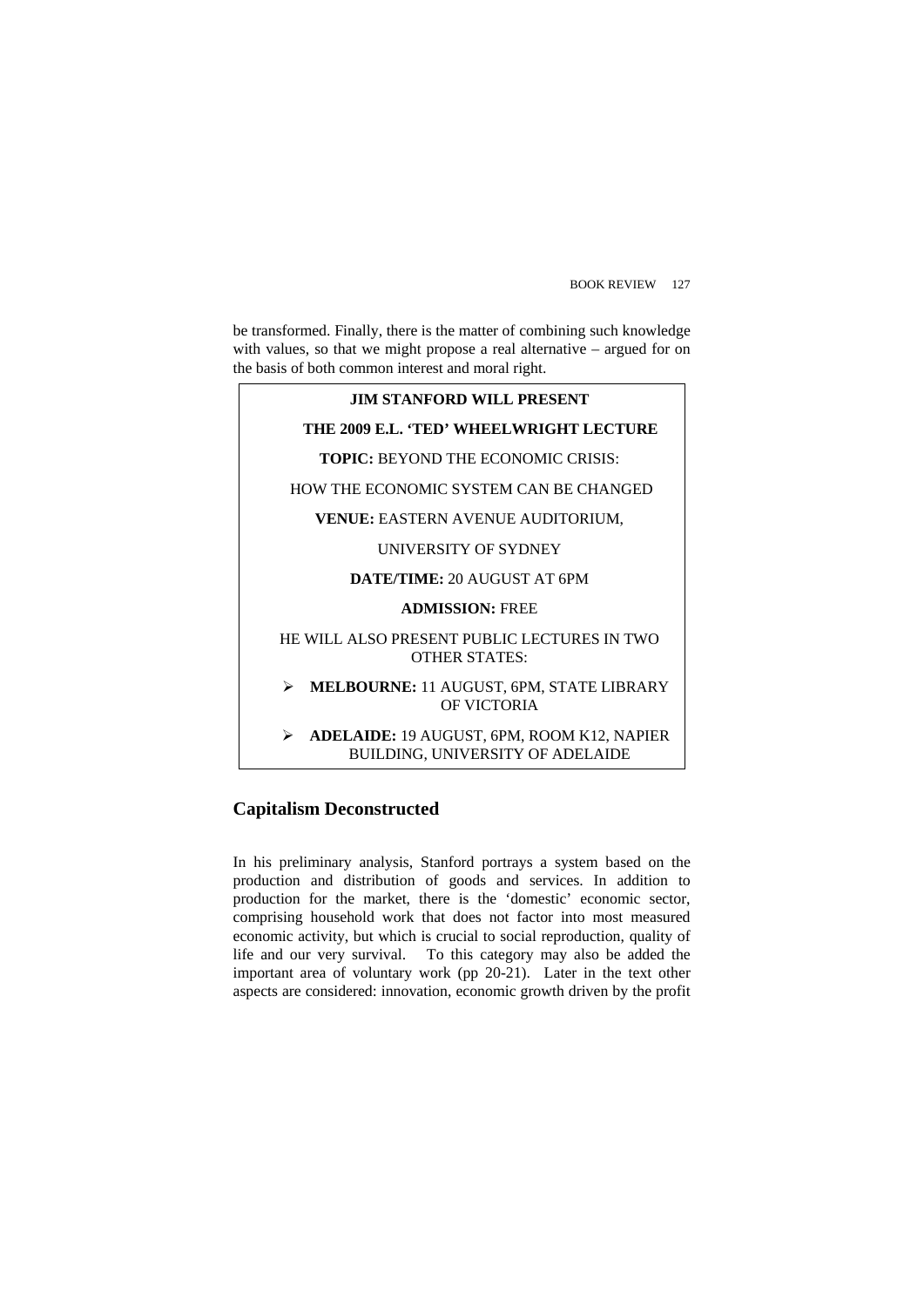dynamic, inequality, class struggle, and cycles of 'boom and bust' (pp 34-35).

The foundations laid down by Stanford provide the basis for an analysis that gathers in pace and complexity as the book progresses. He notes that the word 'capitalism' is rarely used in popular discourse. To name the system, and thus identify it as relative to others, is considered 'radical' (p 5). Stanford, however, considers the economy with a historian's eye to 'the long term'. The capitalist system can be understood as arising from the  $18<sup>th</sup>$  Century onwards, having been preceded by other different modes of production (hunter-gatherer, slavery, feudalism) (pp 40-44). That said, capitalism need not be considered 'timeless' or 'eternal'. What is more, 'pre-capitalist economies also had markets': there is no unique nexus between capitalism and markets. Stanford notes that 'Most forms of socialism…rely on markets to distribute end products and even, in some cases, to organise investment and production' (p 36). This 'flexible' socialism, balancing planning with democratic markets, is a prospective successor to the capitalist system as we know it.

## **Historical Context**

It is instructive to trace the development of capitalism since its inception in 18<sup>th</sup> Century Britain. Forced off the land with the development of more efficient agricultural techniques, workers were 'driven into the cities' where they experienced 'intolerable conditions' (*e.g*. 7 day working weeks, 12 hour working days, child labour, frequent injury and early death) (pp 45-46).Reform was not 'handed down from above', but was won over decades of class struggle. Gains included suffrage for workers, rights to form trade unions, public education, higher wages, an eight hour day, and formation of social democratic and labour parties (pp 45-46).

The Great Depression of the 1930s was the single greatest challenge to the perceived legitimacy of capitalism. The dominant economic ideology supposed that regulation of any sort (*e.g*. minimum wages) would upset the 'perfect' functioning of the market: a 'general equilibrium' where all factors of production (*i.e*. skills, labour power and wealth) are used (pp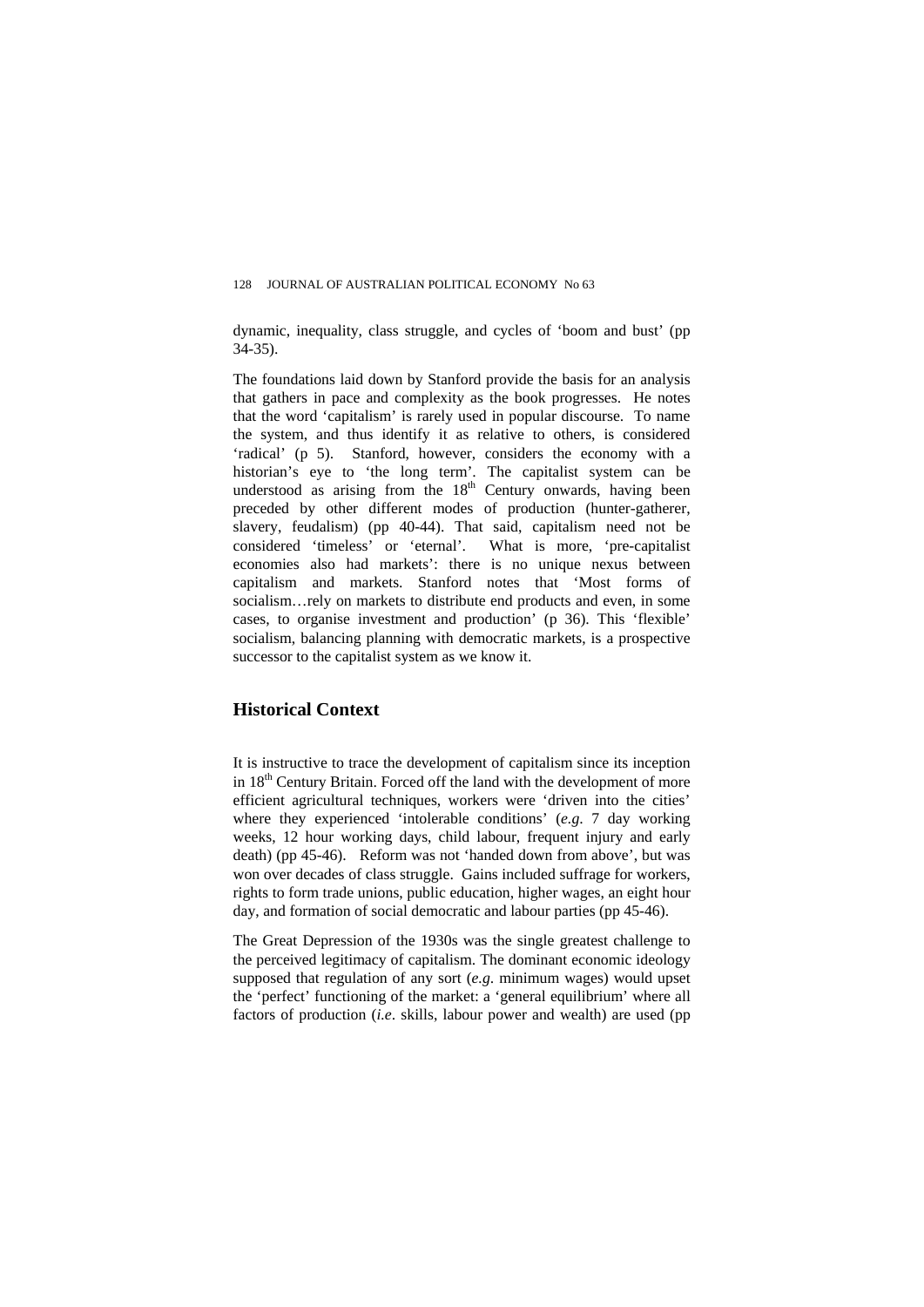55-57). Stanford explains that, on the contrary, cycles of boom and bust – such as was evident in the Great Depression - are inherent in the system. The process might start with a downturn in any part of the economy. It may be triggered by high interest rates that are used to contain inflation, for example. Or the cause may be some kind of 'supply shock', such as the dramatic oil price rises of the 1970s (pp 295-296). Further financial crises (*e.g*. bad debts following the collapse of an 'asset bubble') affect the willingness of banks to provide credit, creating a 'credit squeeze' such as we are now experiencing (pp 291-293).

Downturns such as these can create a 'chain reaction' leading to a wider crisis that can spread internationally. Profits are curtailed; investors and consumers lose confidence. The ultimate consequence is that demand collapses and further unemployment results. As Stanford explains, such crises are hard to resolve because there is not sufficient co-ordination in the economy. Economic interdependence, with 'structural reliance on profit-seeking business investment' explains why global capitalism is inherently prone to boom-and-bust cycles (p 294).

## **Learning from the Depression**

Writing in the 1930s, John Maynard Keynes developed important ideas as to how such economic downturns could be tackled. He argued that the economy was 'demand-constrained'. Growth depends upon 'the strength of aggregate purchasing power.' Furthermore, Keynes insisted there was no natural tendency for unemployment to 'resolve' itself, no natural tendency to equilibrium. Failing investor and consumer confidence – or weak purchasing power – would lead to unemployment (p 57).

Learning from the Depression, though, Keynes advocated proactive government intervention – through taxes, government spending and adjusting interest rates – to attain full employment. Government had to play a key role in 'demand management' and 'counter-cyclical strategy' (pp 58-59).Deficit-financed expenditure in time of recessionary crisis could be justified as a necessary stimulus. Investment in infrastructure can buoy economic activity for the 'here and now', but also provide for social need into the future.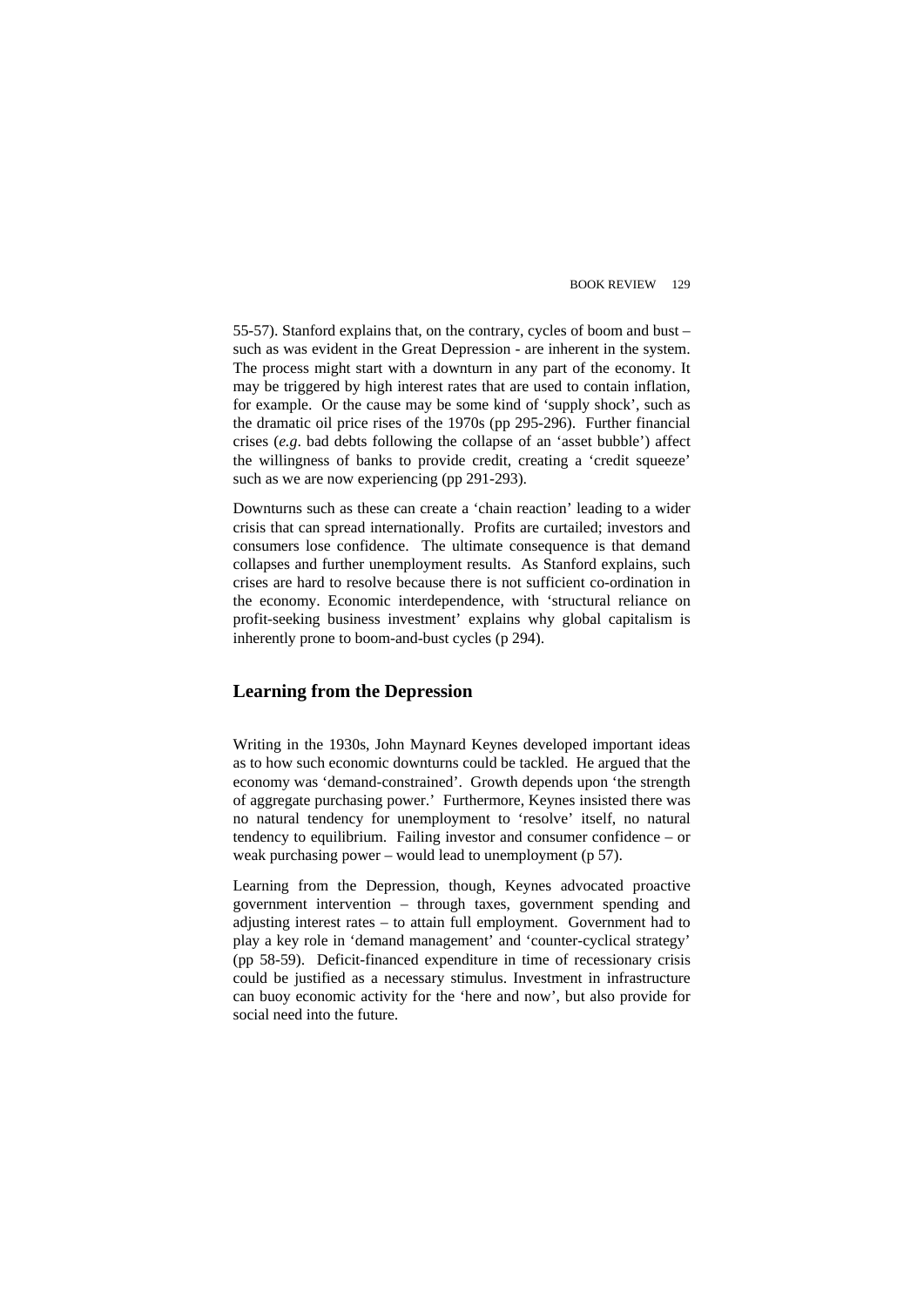#### 130 JOURNAL OF AUSTRALIAN POLITICAL ECONOMY No 63

Policies supporting the 'mixed economy' and 'demand management' formed the foundation of the post-war consensus, underlying what would come to be known as a 'Golden Age' for the developed world **(**pp 58- 59). Vital reforms were achieved, including greater productive capacity, higher wages and higher material living standards. And, while the Cold War led to paranoia about socialism, the presence of the Communist alternative also intensified the momentum for real reform.

### **Speculation, Financialisation and Fragility**

Over the last 30 years, there has been a shift to 'financialisation' – an enormous increase in the activities of finance markets as a proportion of total economic activity. According to the US magazine *Dollars and Sense*: 'The profits of the financial sector' (in the US) grew from '14 per cent of total corporate profits in 1981 [to] nearly 50 per cent' in 2001-2.

Stanford sees financial markets as often being 'fundamentally divorced from the real production that businesses undertake'. While speculation can affect art markets, property, oil, and gold, speculative profit involves no production. Finance market speculation now plays a 'dominant, wasteful and often destructive role in the economy' (pp 216-217).

Speculative bubbles come in many forms. Recently, there has been the property/sub-prime crisis. Struggling working class families were encouraged to invest in the property market in the hope that appreciating property prices would see a positive return on investment. While such speculation can create 'surreal' wealth, it tends to end in disaster. Greed creates a 'self-fulfilling' upward speculative spiral, involving a great waste of resources (p 218). Eventually, though, some loss of confidence will lead to a downward spiral – driving many investors, small and large, to bankruptcy. With a plethora of loans gone bad, the crisis can swiftly spread through the real economy of employment, production and trade. Given the interdependence and interconnectedness of national economies, such crises can – and have – spread world-wide.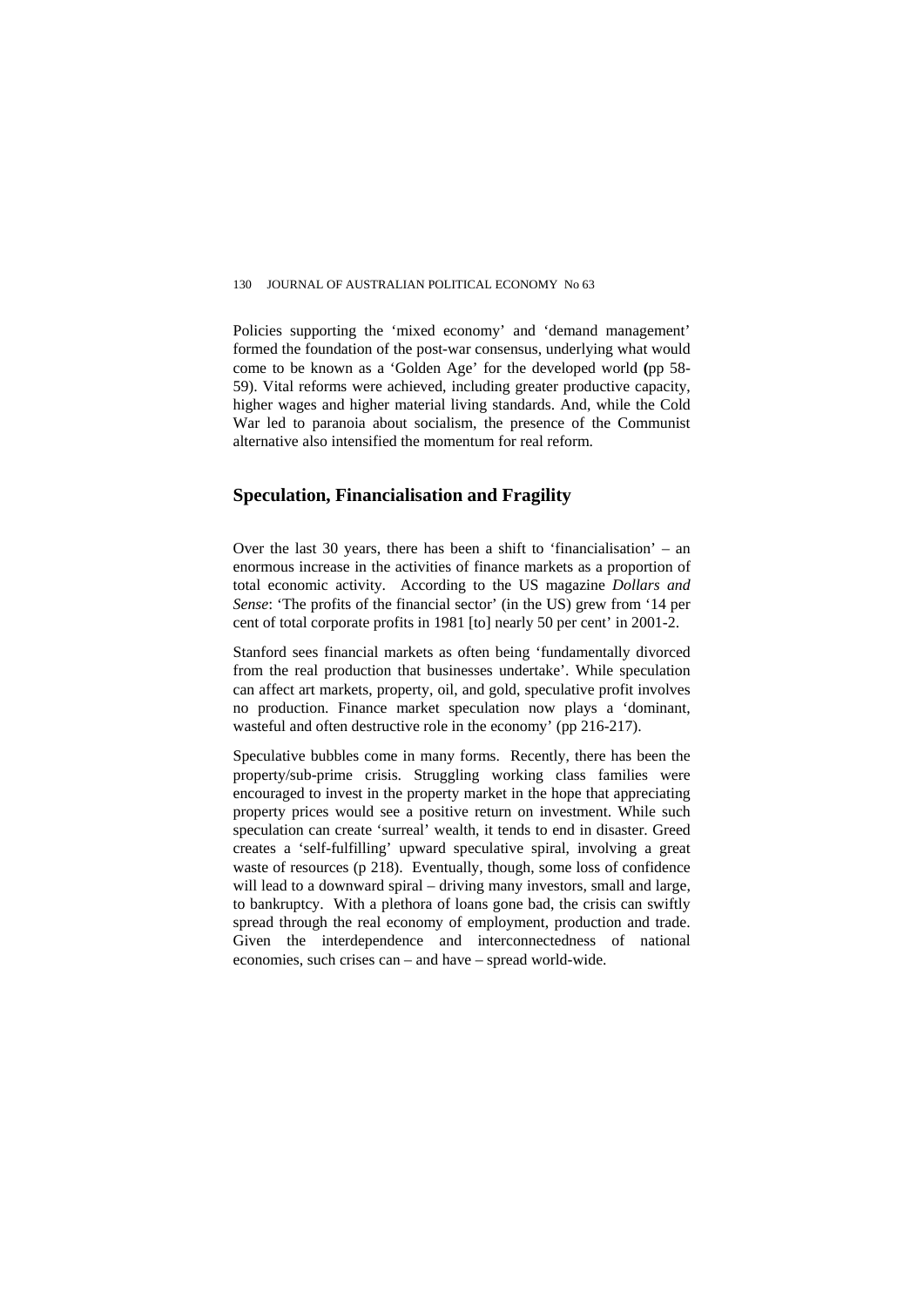### **Neo-liberalism**

Following the 'oil shocks' of the 1970s, world leaders scrambled to restore the profitability of capitalism. This led to a 'counter-offensive' by capitalists and their political representatives against the gains of labour and citizens made during the 'Golden Age'. The struggle became manifest with policies of privatisation and deregulation, supported by the ruthless dissemination of an ideology that 'private markets left alone work best'. That neoliberal ideology has also been taken further so that workers and citizens 'internalise' the logic of austerity; to stigmatise the role of trade unions; to accept insecurity in work and income; and to accept as 'natural' a significant rate of unemployment. Great effort has been devoted to reducing expectations for wages and conditions, minimising the social wage, implementing policies of 'user pays', and leaving families to 'fend for themselves' (pp 46-49).

Stanford supplements this analysis of neoliberalism with analysis of how changes in the 'organisation and intensity of work' affect employees. In 'disciplining the labour market', employers and governments have increased 'the cost of job loss'. Unemployment benefits have been woefully insufficient, and activity tests have been taken too far – removing choice and degrading the vulnerable (p 105).

Finally, Stanford notes that neoliberalism has been notable for the emphasis its exponents have placed upon the management of inflation. Inflation creates uncertainty amongst investors, companies and households, reducing the value of investment returns. Inflation can be caused if wages grow faster than productivity, if there is excess demand, or if there are 'excess profits' with the 'jacking up' of prices (pp 205- 207).Progressives and organised labour, however, have questioned the dominant neoliberal concern with inflation. Resort to interest rate hikes can radically compromise consumer confidence – leading into a recessionary spiral (p 202). Stanford argues for a more balanced approach. Notably, wage pressures without productivity gains can be justified where the return on wage labour is unfair or unjust. The short term effect may be mild inflation, but change is essential as a matter of social and distributive justice.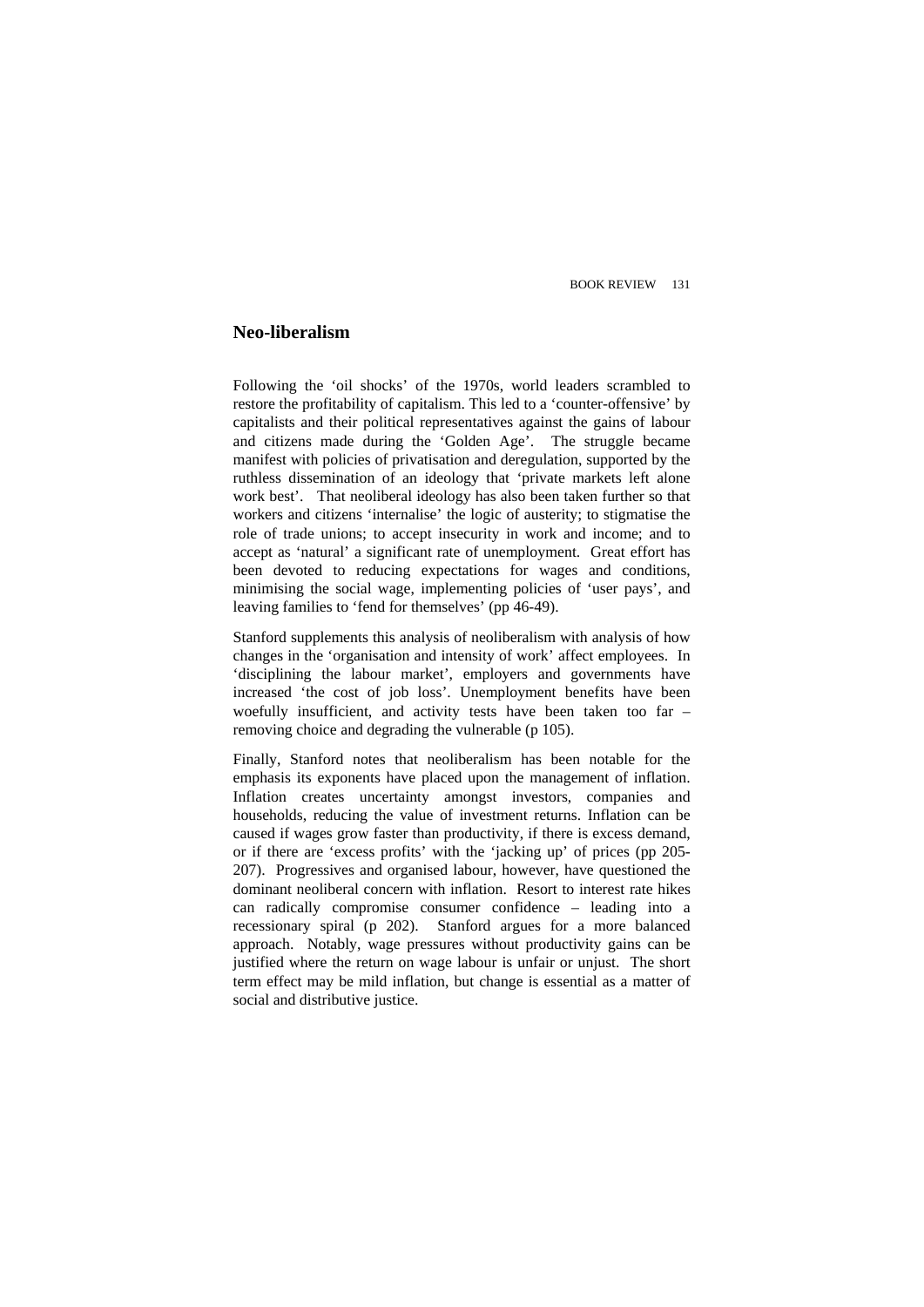## **Capitalism and Class**

Under capitalism, most people must sell their labour power in order to survive. Meanwhile, a tiny minority owns the vast majority of wealth, including the means of production. Some private enterprises command more wealth than certain countries (*e.g.* General Electric is valued at \$US 675 billion) (p 86).About 50% of all labour in advanced economies is wage labour; with 40% unpaid work (domestic and volunteer). 'Top management and owners', meanwhile, account for 2% of the population at most (pp 65-67), comprising the 'capitalist class'. In advanced economies this class dominates the economy and thus also political life (thereby illustrating the anti-democratic nature of the capitalist system).

Here, Stanford is at pains to avoid any confusion over terms such as 'worker'. The working class comprises not only those engaged in menial tasks: the term refers to all wage labour, from scientists to higher education professionals. Some professionals think they are of a 'higher class' than other workers, but they are workers nonetheless. Both unskilled workers and highly skilled professionals are expected to have 'flexibility' in hours and conditions (pp 65-67). However, the most vulnerable workers are particularly disadvantaged (usually lacking organisation, bargaining power and skills): they include hospitality workers, retail, cleaners, child care workers and others. Divisions of consciousness and status within the working class are a stumbling block to a shared class consciousness and to worker solidarity.

Unions may be repressed by the state in the context of laws regarding their organisational and bargaining rights, including the right to engage in industrial action. Worker organisation and confidence are also affected by the impact of higher unemployment, reduced social programs, 'false consciousness' and sharper labour segmentation (divisions within the working class). Higher productivity, meanwhile, can lead to material benefits for workers, so long as it is not achieved through greater labour intensity. Finally, competition may undermine workers' conditions, unless they can organise and bargain on an industry wide, or even international, level (pp 108-110).All these factors affect worker confidence and organisation.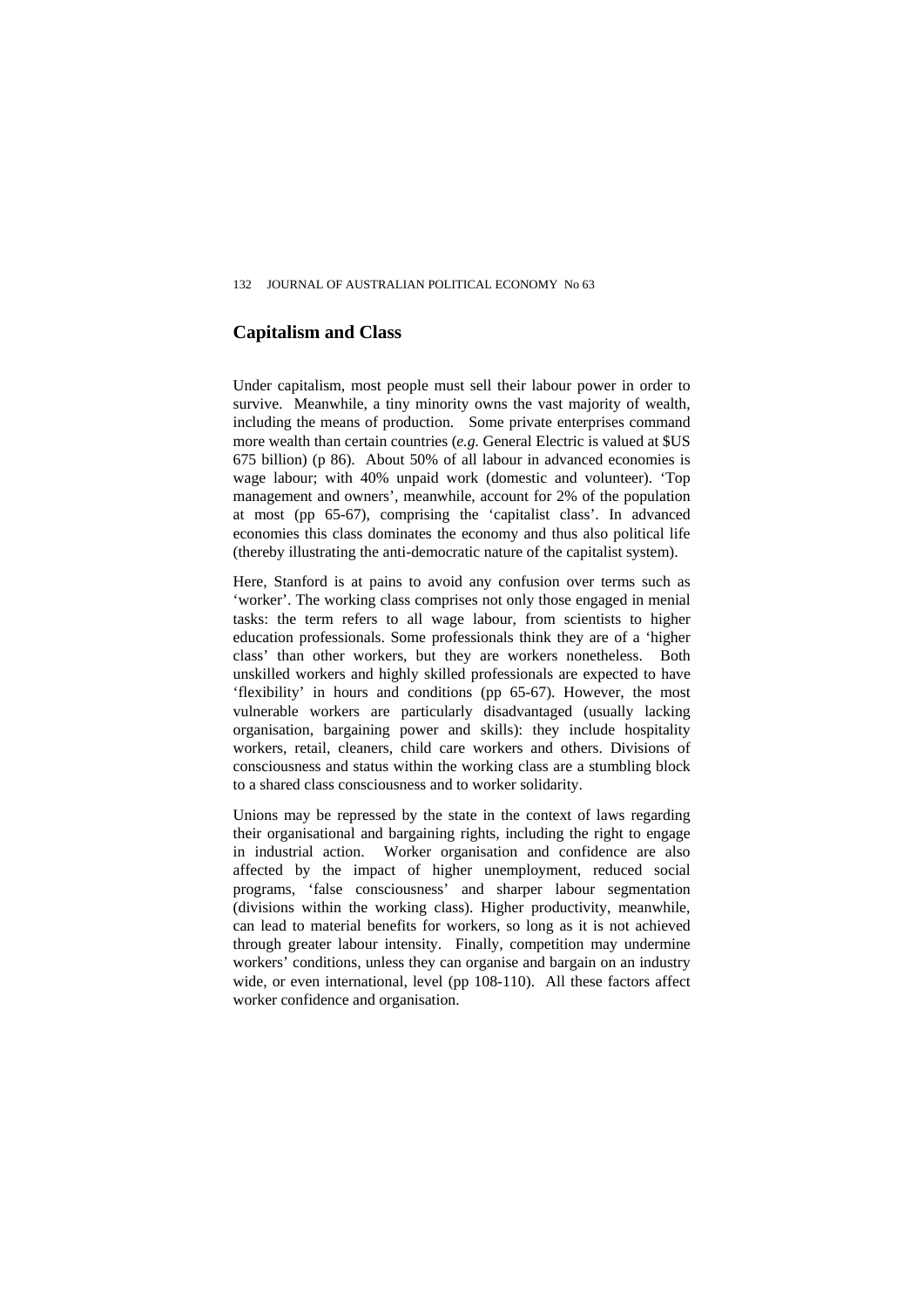## **Class Struggle**

Stanford's analysis of the possibility and necessity of class-based responses to economic adversity has strong resonance in Australia. As the Australian Council of Trade Unions (ACTU) demonstrated in the 2007 Federal Election, by mobilising the resources of organised labour it is still possible to make great political impact. The 'Your Rights at Work' campaign played an integral role in turning the tide of public opinion. When the extreme policies of the Australian government were subjected to strong and sustained scrutiny, its support collapsed. Being endowed with free will and facing the impact of exploitation, many people still strain against neoliberal ideology. The key is to maintain a permanent campaign footing. Organised labour, combined with other community and advocacy groups, is part of the 'big picture' – the combination of cultural and class forces necessary for qualitative change.

Australia's 'GetUp!', an internet-based political lobby group, is indicative of a new potential for civic mobilisation. Emerging with the advance of information and communications technology, GetUp! has mobilised over 300,000 Australians for progressive causes, ranging from campaigns about human rights to the environment and 'economic fairness'. Stanford recognises that individual workers are vulnerable and replaceable (pp 108-110), but by 'combining forces' workers and citizens can increase their leverage and power**.** 

## **Varieties of Capitalism**

Stanford's book identifies four varieties of modern capitalism. The 'Anglo Saxon' model (US, UK, Canada, Australia) is usually the least egalitarian, with a scaled-back role for government. The 'Asian' model (Japan, South Korea, China) follows a pattern of 'paternal corporatism', with strong regulation. The 'Continental' model (France, Germany, Italy) involves a 'moderate' role for government, but with significantly greater equality. The 'Nordic' model (Sweden, Norway, Denmark and Finland) is more strongly egalitarian, with concerted government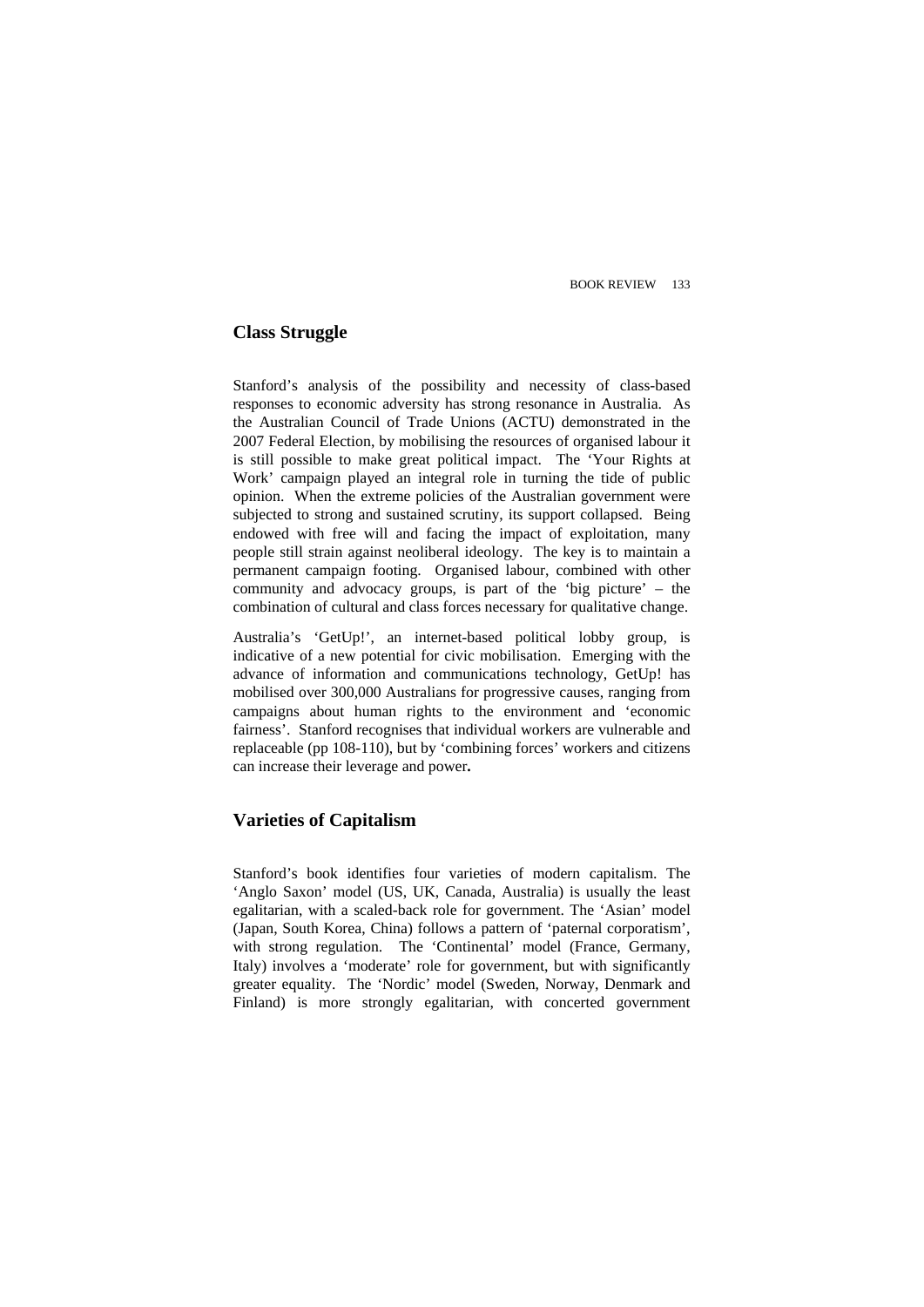regulation, a comprehensive social wage, and high levels of unionisation (pp 49-51).

Stanford notes that not all countries have 'fallen fully under the neoliberal heel'. The shorter working week and the length of annual leave in France stand in stark contrast to the over-worked corporate legions of Japan (p 316).Egalitarian Sweden, meanwhile, supports 'government program spending' (everything from dental care to child care) of 56.7% of GDP, compared to 34.6% for the United States (p 316).

It follows that, even if there is no immediate 'end in sight' for the capitalist system, nevertheless there *is* scope for reform. Stanford suggests a key role for unions – improving wages, benefits and working conditions, especially for the most vulnerable. Government expenditure is proposed as a means to 'soak up' unemployment. Targeted interventions can also improve sectoral performance (*i.e*. of different industries) in an economy. A stronger array of transfer payments is suggested to tackle inequality and poverty; as well as 'social wage' measures including the provision of high quality public services – in health, education and elsewhere. Finally, Stanford argues for sweeping reform in the governance of the global economy. This includes '[reducing] large trade imbalances, stabilising financial flows, helping governments "regulate their economies in the public interest" and [enhancing] development opportunities for poor countries' (p 317).

### **Into the Future**

Some speak of a 'post-industrial' economy marked by the dominance of service industries. Others talk of a **'**shareholder economy' where pension funds, mutual funds and the like make capitalism 'fairer' and reduce conflict between workers and capitalists (pp 37-38).After consideration, Stanford demolishes notions that the capitalist system has already overcome its contradictions and oppressive aspects by these means. Many services are produced in 'large-scale factory-like workplaces' and are no less dehumanising than the production systems that preceded them (pp 38-39). And, despite the existence of pension funds, most wealth is still owned by a very small 'elite'. In the United States pension funds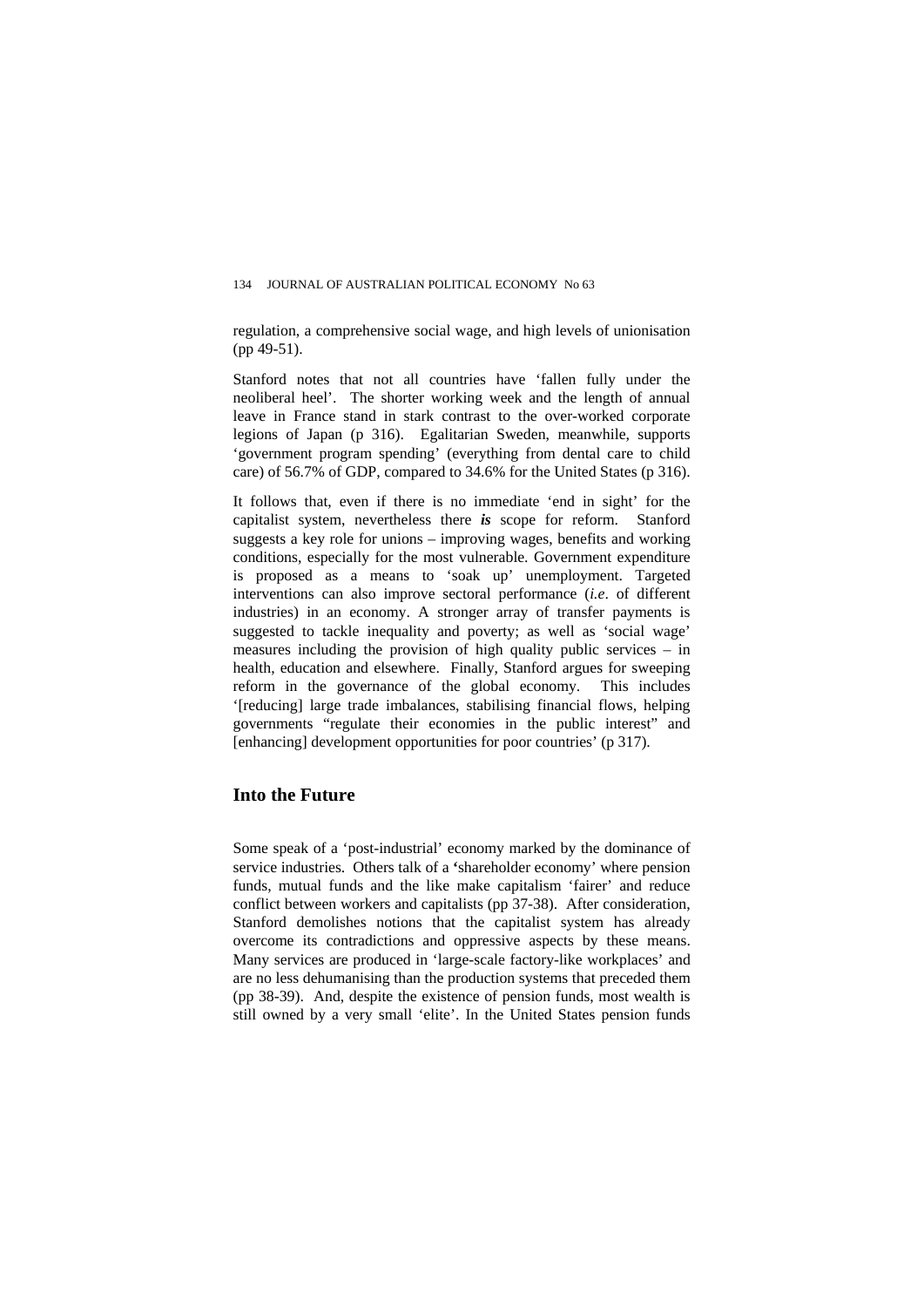account for only 6.7% of stock market wealth. In the United Kingdom the figure is 12.7% (p 222). Most crucially, pension funds tend to behave just like other institutional investors. Share value is ruthlessly maximised, regardless of genuine need for less-profitable goods and services and the human cost of constant 'downsizing'.

Governments have turned to 'Public Private Partnerships' (PPPs) to provide essential infrastructure and services. However, despite the catchy-name – suggestive of some 'congenial corporatism' – such arrangements are usually less cost effective than purely public debt finance. Indeed, private investors in that context enjoy something of a parasitical relationship, despite claims of bearing 'risk'. According to Stanford, PPPs are a 'sure fire' opportunity for financial interests looking for massive profits at the public's expense (p 249).

### **What Would a Transition to Socialism Involve?**

Stanford identifies two central qualities of socialist political and economic organisation. Firstly, there must arise widespread public or non-profit ownership, co-ops, Government Business Enterprises (GBEs), public services and infrastructure, and mutual societies. These institutions can be motivated by 'public well-being' rather than profit, although improving returns on collective investment may be considered a factor for co-operative enterprise. Secondly, there must be a larger role for economic planning.Some decisions might be made centrally, directed to serving social goals at a macroeconomic level. A national fibre-optic broadband network, in the form of a public authority, could be one example. A government-owned savings and investment bank, meanwhile, could provide liquidity in times of financial crisis, and provide financial services to all without discrimination against the poor.

Also, through pension funds/wage earner funds or other comparable vehicles, there could arise collective and democratic control over investment. Through such measures a socialist government might seek to minimise unemployment and ensure sustainable development (pp 324- 325). In the context of a 'democratic mixed economy', however, there is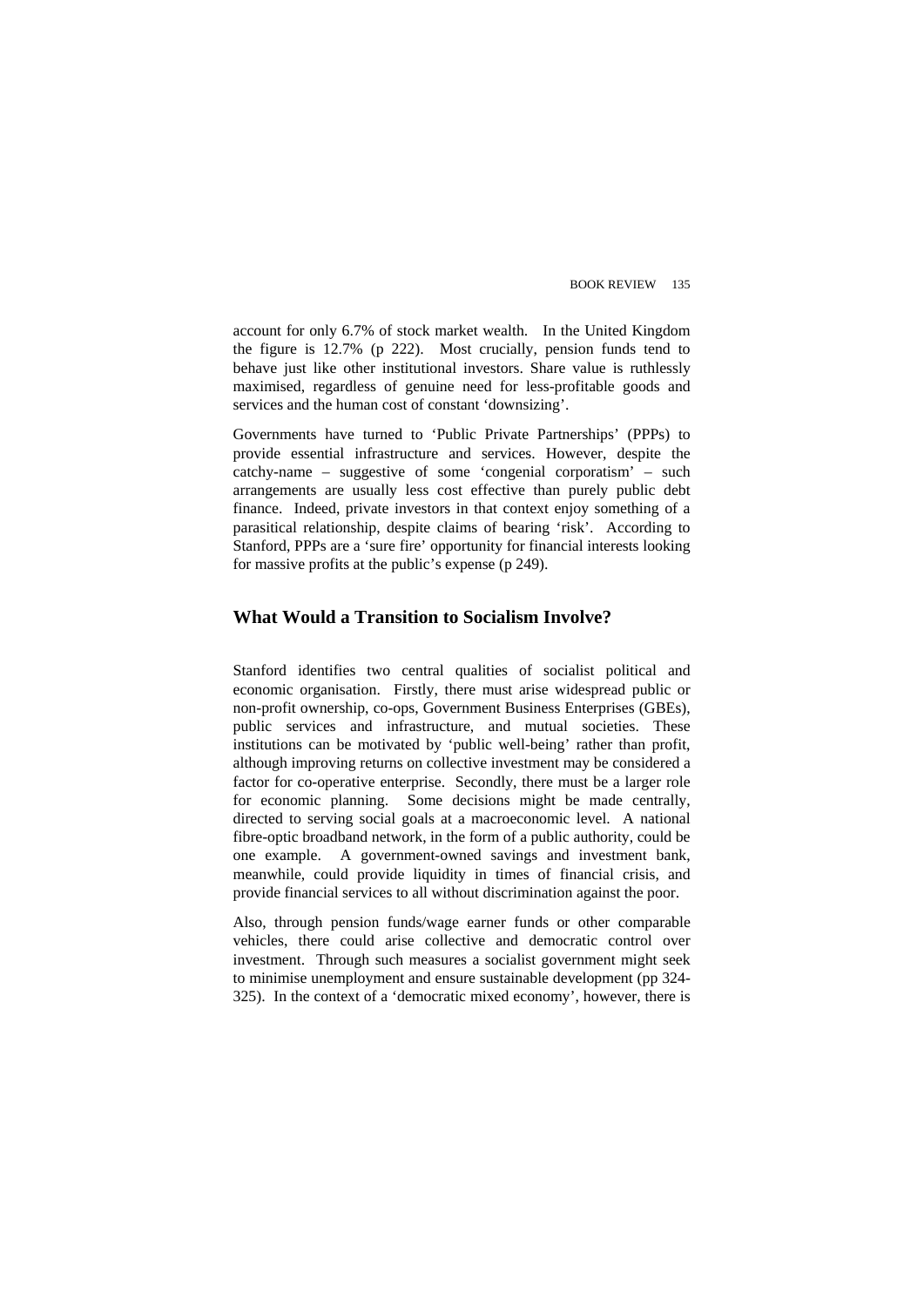still a role for price signals and other signals regarding product quality, including those that help to drive innovation.

A transitional socialist program may also include the establishment of appropriate labour market regulation, and a broad and inclusive social wage. Essential here is a regime of progressive taxation and a generous tax-transfer system. Progressive taxation could include taxes on companies, personal incomes, wealth, inheritance, resources and luxury goods. With an increasing cost of living, reflected in Australia by the cost of water, fuel and other factors, measures also are needed to compensate pensioners and low-income workers. Such conditions demand further labour market regulation. Decent pension rates, sufficient to eliminate poverty, could be provided for all who have the need. The unemployed, in particular, ought not be discriminated against or reviled for the sake of 'labour market discipline'.

Also central for any reform agenda is socialised healthcare, including collective consumption of pharmaceuticals and 'bulk billing' of medical services (*e.g*. in Australia Medicare and the Pharmaceutical Benefits Scheme). Universal health care schemes could be taken further to include dental care, high quality aged care and extra beds and staff at public hospitals.

On similar reasoning, tertiary education should be provided for through progressive taxation. Where 'user charges' apply (such as Australia's Higher Education Contribution Scheme – HECS), repayment schedules could be set with progressively scaled thresholds depending on wealth and income.

Other areas of social wage provision might include child care, free public transport, public recreation facilities such as pools, sports grounds, playgrounds, investment in education at all levels – including teachers and infrastructure, investment in libraries with public internet and 'more conventional' information (*i.e*. books!). Finally there could be public subsidy for alternative participatory media, to enhance civic awareness and mobilisation, and empower ordinary people by transcending 'one way information flows'.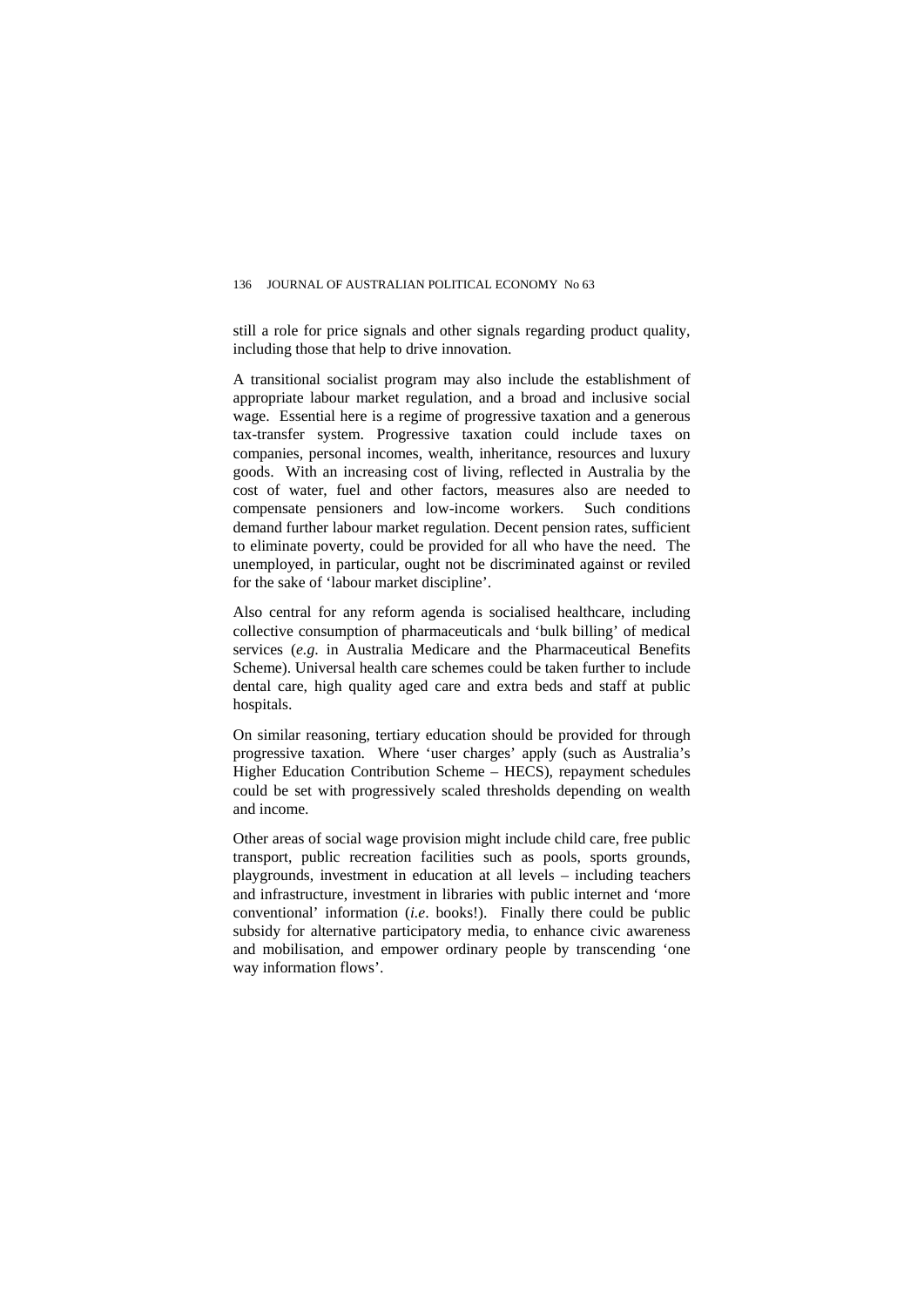## **But Hasn't Socialism Already Failed?**

Stanford's analysis of current economic difficulties leads towards a socialist response. Of course, socialist initiatives come in many forms. Concrete attempts to build some sort of socialism within the context of liberal democracy include post-war Labour in Britain, the nationalisation of banks and other companies in France during the 80s, the Swedish Meidner plan of early 1980s – involving the use of 'wage earner funds' – and Australia's centralised wage fixing system. Capitalist opposition ended up stalling these efforts – even in Sweden (pp 326-328).

But progressives and radicals should take heart. The class struggle 'ebbs and flows' over the decades. The neoliberal ideology which sought to legitimise the assault upon the rights of workers worldwide is now facing a severe crisis of legitimacy of its own. So drastic and sudden has been the onset of economic crisis, neoliberalism simply does not have the answers to the worldwide 'meltdown'. Many will be looking for answers, and here the Left retains a valuable 'armoury' of ideas. Having heeded the lessons of history – also making use of the possibilities arising with new information technology – the future could be different.

Venezuela and Bolivia, with support from Cuba, claim to be 'building new forms of socialism'. With strong democratic mandates, governments across Central and South America are enacting reforms from reform of tax to provision of social services and strategic nationalisation. For some, such developments comprise a 'beacon of hope', indicating that indeed change is possible.

There are also examples of radical reform, 'from the grassroots up', that give some sense of what future socialism might look like. Stanford points to examples of public and non-profit enterprises that are thriving despite their status as 'anomalies' in the broader capitalist system:

• Rabobank in the Netherlands is a Co-operative bank, employing 55,000 staff, having 600 billion Euros in assets and focusing on lending for clean technologies;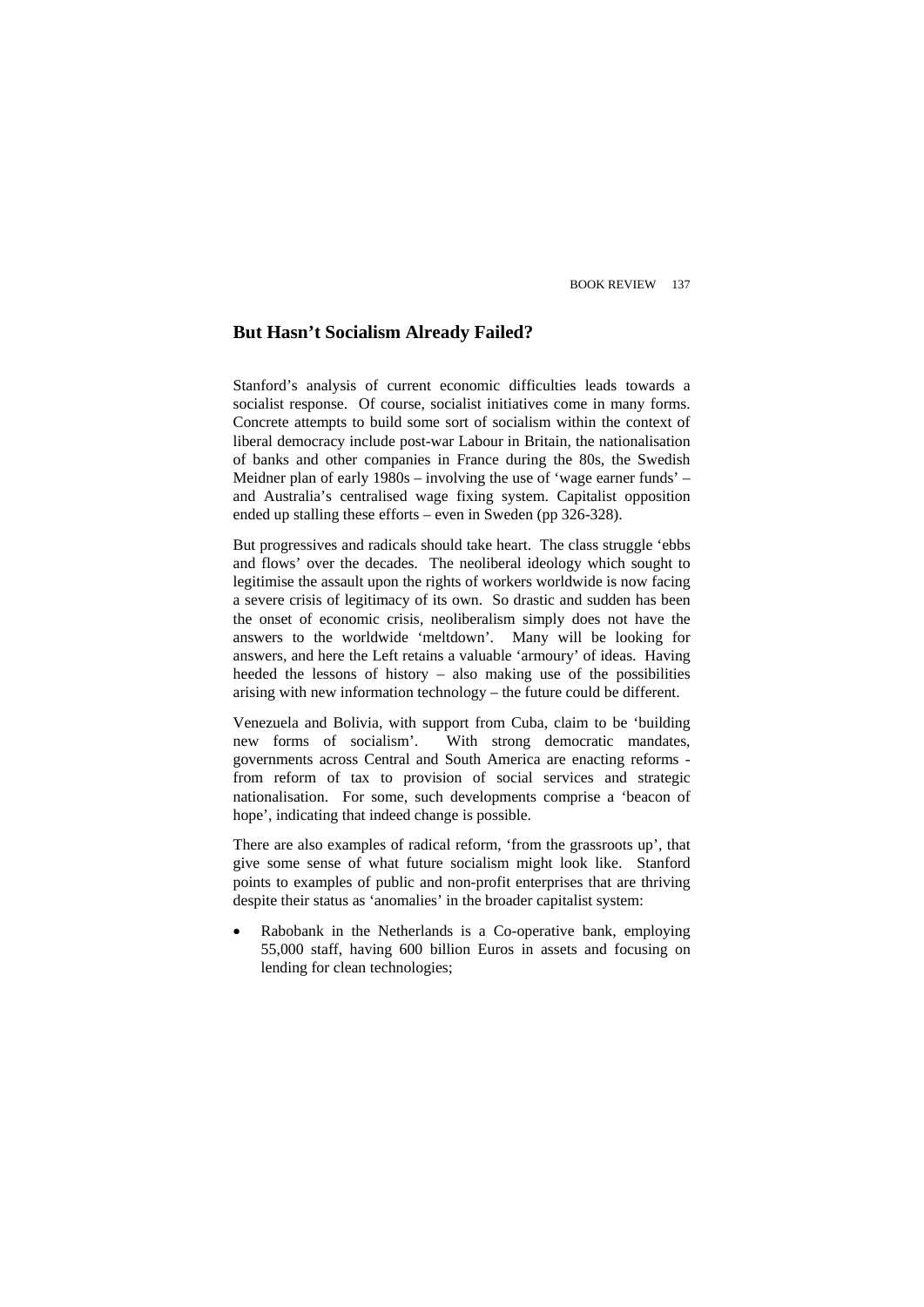#### 138 JOURNAL OF AUSTRALIAN POLITICAL ECONOMY No 63

- The Mondragon Co-operative in Spain is a worker-owned co-op which runs over 150 manufacturing, finance, and retail enterprises and employs over 80,000 people;
- The **'**Recovered companies' in Argentina comprise about 200 factories, employing 10,000 people, that were seized by workers following the 2001 economic crisis, and now operate on a 'non for profit' basis (p 329).

These examples prove that there are circumstances under which workers, acting collectively, can achieve fundamental change. They could be extended with further support from government. Tax credits for cooperatives, for instance, combined with low-interest loans and advice on management through an expert public authority, could spur a process of transformation.

In the immediate future, though, there are limits to the prospects for change. Strategic compromise could be necessary – reflecting what is possible, given the consciousness of workers and the balance of class forces. Rather than 'nationalisation without compensation', government could work to promote collective capital formation amongst workers, or to provide majority or full public shareholding of important enterprises in strategic industries (*e.g*. mining, communications). Stanford suggests that 'nationalisation with compensation' might also be viable – especially during economic downturns – with an eye to the 'long term'.

Finally, the socialism of the future might be more diverse and flexible. Alongside a movement for economic democracy and social justice, competition could persist, as a spur to innovation. A democratic mixed economy could comprise a variety of co-operative enterprises, private enterprises, government business enterprises, public services and authorities and public infrastructure.

## **The Current Challenges**

With the discrediting of neoliberalism, there arises the prospect of a 'turning of the tide'. It should be remembered that the steady march of liberalism and nationalist revolts against imperial empire, at first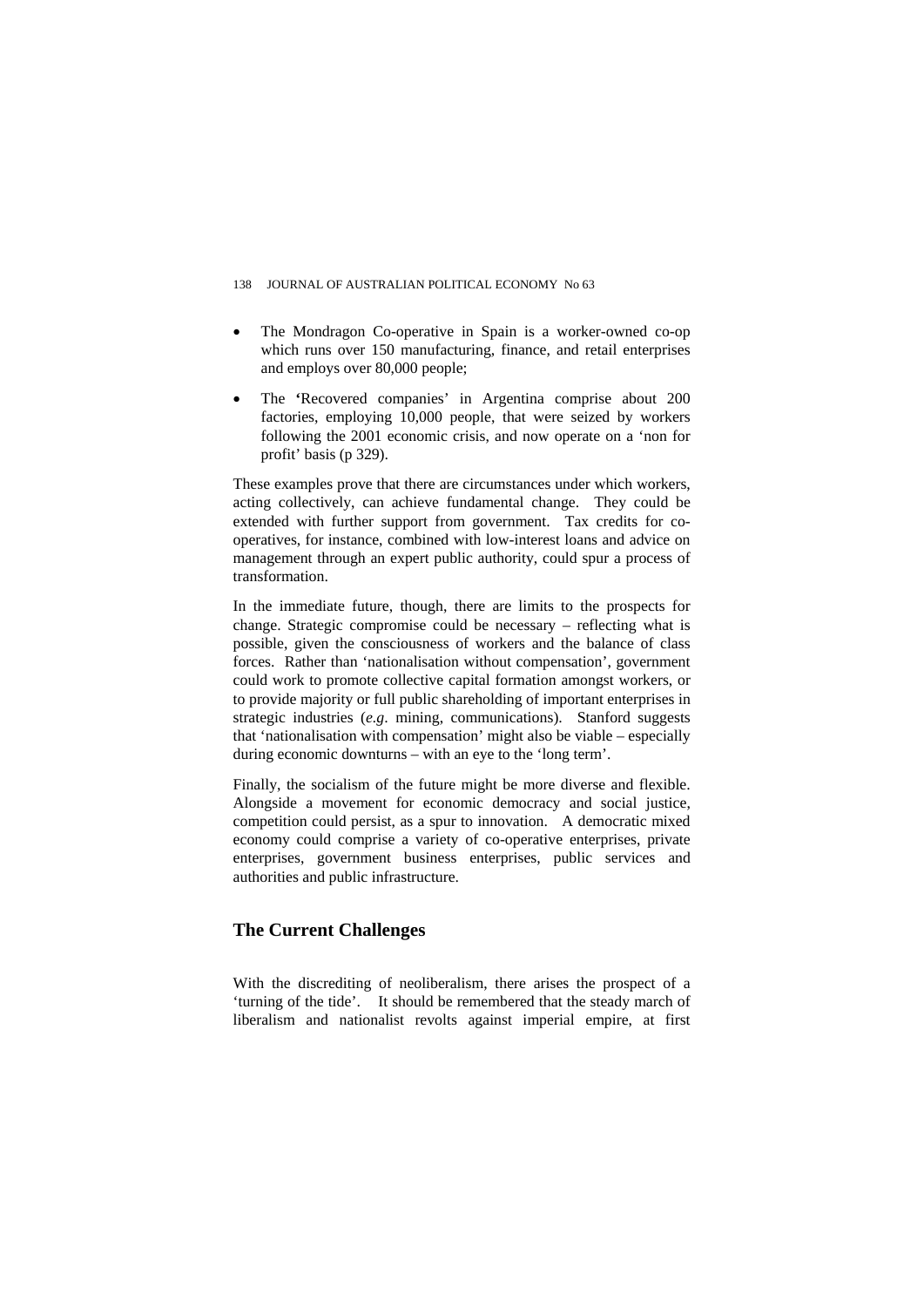experienced set-backs. However, over the long term, over centuries sometimes, these movements have often emerged triumphant. Now a new situation beckons, and Stanford's book gives us some tools for interpreting the situation, prospects and strategic options.

Capitalism has essentially achieved what Karl Marx said it would. It has developed the means of production to the point where it is possible, now, to eliminate poverty and provide for a rich tapestry of human need. The productive strength of the economy is such that, were measures taken to reduce the working week, we could replace over-consumption with family time, civic activism, education, recreation, or a more profound search for meaning beyond the capitalist treadmill. We have the material basis in advanced economies where, as Marx put it, we could build 'an association in which the free development of each is the condition for the free development of all.'

We also have at our disposal the material means for distributive justice. Subsidy could be provided to those who are employed in the most menial and repetitive tasks. Industry focused tax-breaks for both workers and employers could reduce the working week for these people to not more than 30 hours, while still allowing for decent material quality of life.

The concern with economic redistribution also has a global character. Were every government in the developed world willing to devote only 1- 2% of their country's GDP to help the underdeveloped world, millions of people would be lifted from destitution. Instead 'dictatorial' conditions have been forced upon these poor nations by the IMF and World Bank, retarding their development and enforcing policies of small government, deregulation, privatisation, and the oppression of labour.

Destitution faced by our most vulnerable, in the midst of plenty, is intolerable and unnecessary. We speak here of the influence of that ideology that tolerates 'natural' unemployment and the winding back of social benefits in order to 'discipline' the labour market (pp 157). We also speak of the stigma associated with welfare – when so often it is the system that fails. Further, we face an environmental crisis unlike anything experienced before in the history of humanity.

Stanford's work is timely and relevant in drawing our attention to these challenges. At the time of writing, attempts are being made to co